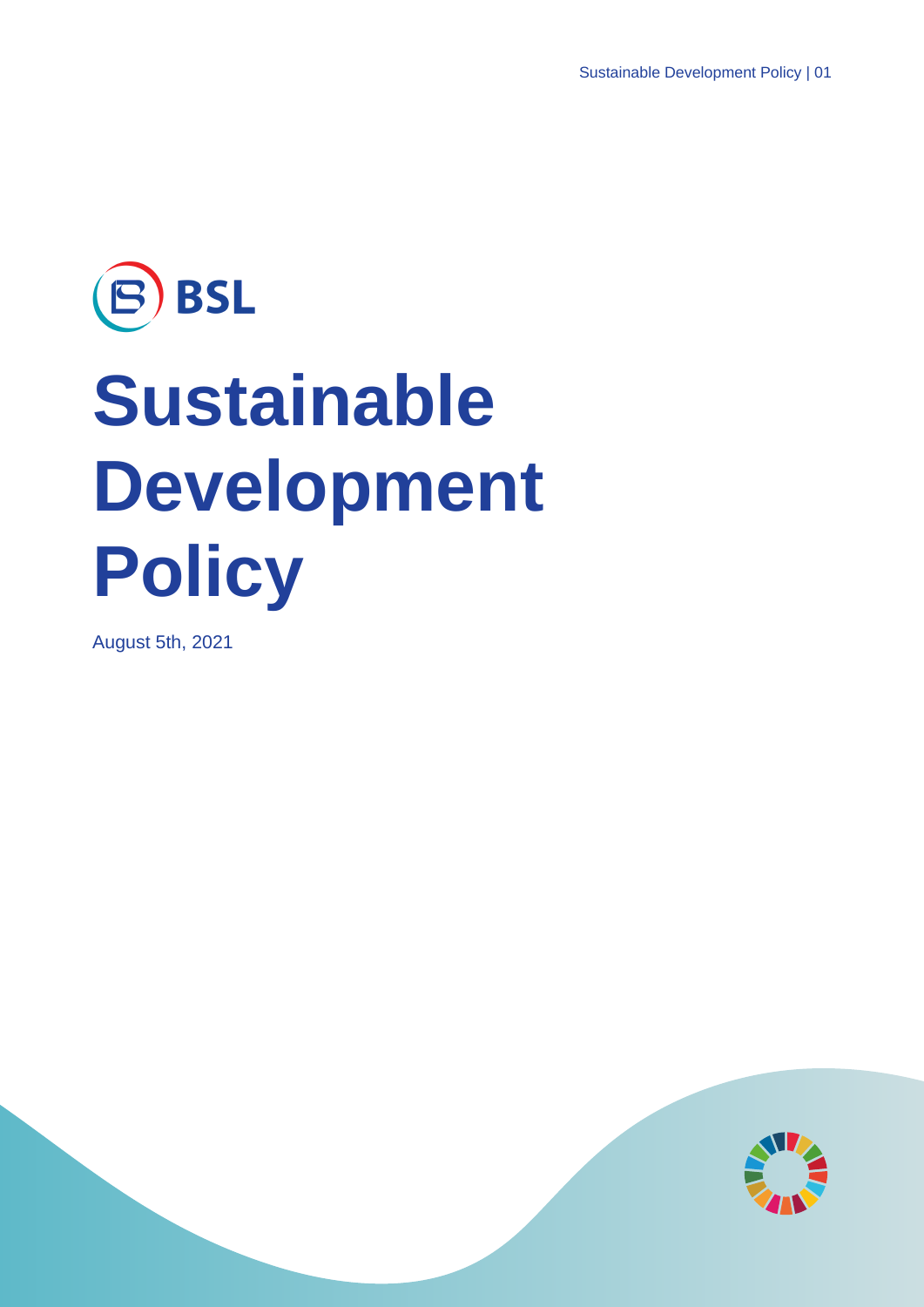

# **Sustainable Development Policy**

At BIDV - SuMi TRUST Leasing Co., Ltd (BSL), a subsidiary of Bank for Investment and Development of Vietnam and Sumitomo Mitsui Trust Group, following our Ideal Model ("Vision") and our Management Principles ("Mission"), we respect the dialogue with all stakeholders, such as clients, shareholders, investors, employees, business partners, local communities, government authorities, and play an active role in building up a sustainable society.

We recognize sustainable policy not only supports the development of the Company but also contributes to the progress of the community and the well-being of future generations. And by that, such policy brings in long-term benefits to both the Company and society.

BSL sustainable development policy will focus on the following key issues:

#### **1. Environmental Issues**

- We aim to build a low-carbon society, a natural symbiosis society which fosters biodiversity, and a circulatory society, and will work to solve problems which obstruct these aims through our core businesses.
- We work on energy and resource conservation to reduce the environmental burden.

#### **2. Industrial Innovation and Social Infrastructure Development**

- We aim at fostering industrial innovation by encouraging the use of modern technology for efficient and sustainable development of the Company and the economy.
- We encourage social infrastructure development to contribute to the development of society.

#### **3. Respect and Increase Human Values**

- We respect individual rights, diverse values, and reject unjustifiable acts of discrimination in all our activities.
- We create and maintain an open, safe, and pleasant workplace environment
- We promote social and collective activities in order to promote cultural values and strive to achieve work-life balance.
- We put effort into providing training and skill development of employees for longterm personal development.

## **4. Participate in and Contribute to the Community**

- We aim to revitalize the community and build a good living environment in cooperation with various partners in the communities.
- We strive to tackle social problems (poverty and hunger, education, gender inequalities, climate change, water, and sanitation, among others…) by contributing activities of our stakeholders and ourselves.
- We work to solve social and environmental problems through our core businesses.